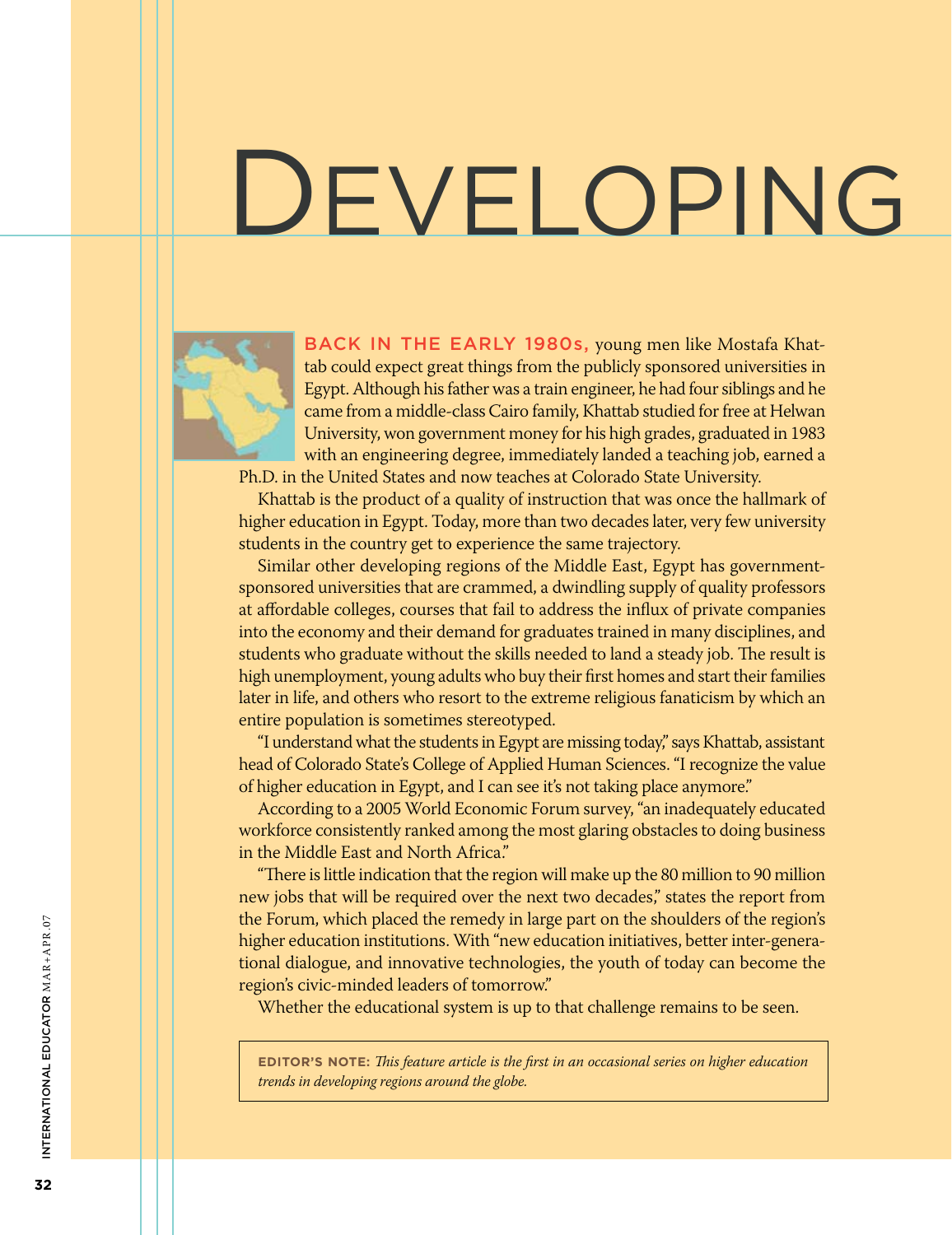# **in the Middle East** PPORTUNI

Nations across the Middle East strive to improve their higher education systems so university graduates can be successful in today's global economy.

By Dana Wilkie



M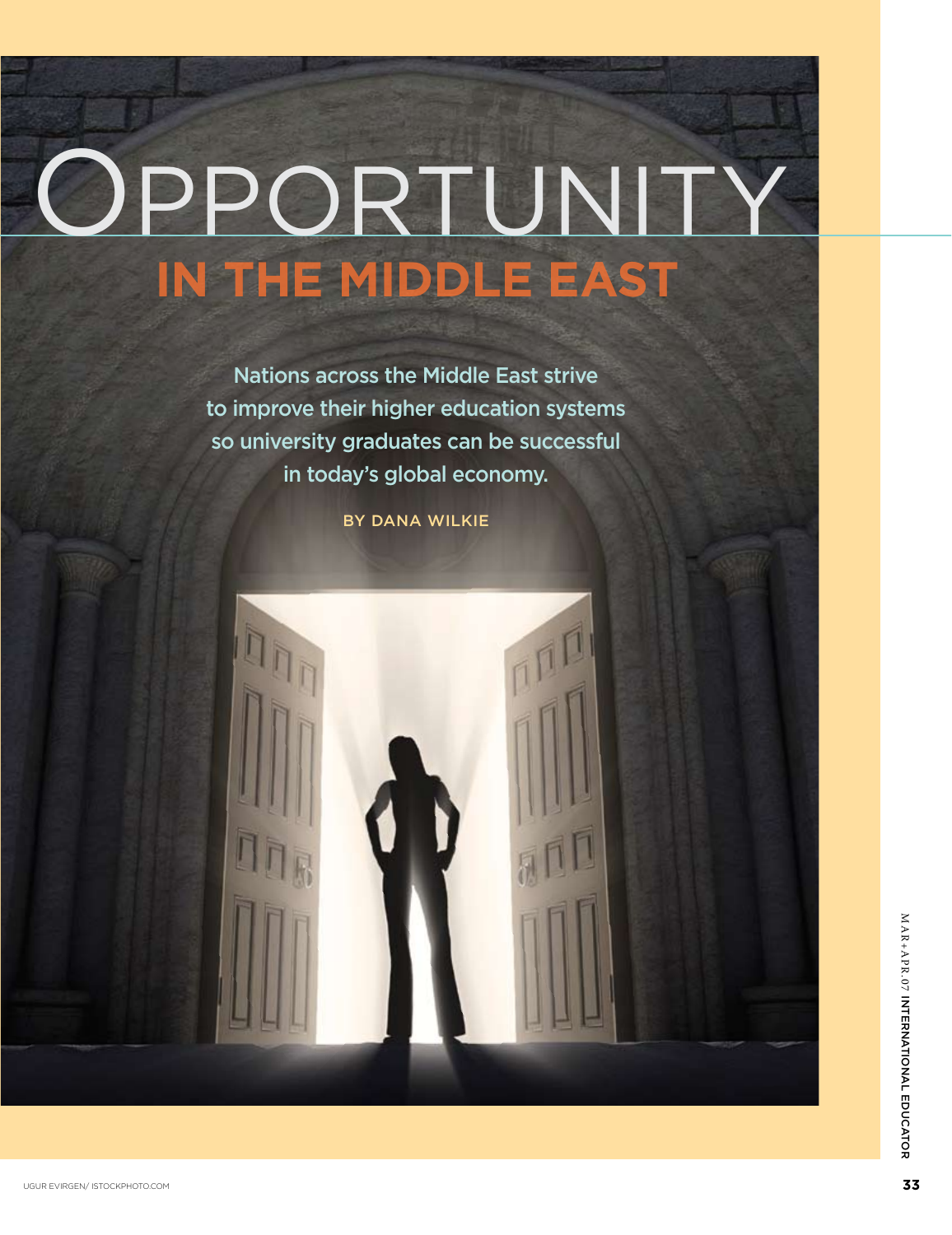

#### **Economic Disconnect**

According to the same Forum survey, more than half the Arab world is under 18 years of age, and over one-third is under 13, a demographic that poses tremendous challenges for the region's educational system.

Enrollment levels increasingly exceed the capacity of the public university departments. As a result, students frequently cannot even find a seat in their classes, which are typically taught by overtaxed professors with little time for research or scholarship. Many students attend classes only to take the required exams, often participate in lectures with limited, if any, applied experience and have little opportunity to work on projects, participate in team efforts or engage in university-offered extracurricular activities. University libraries tend to lack resources and to have outdated laboratories, while university administrators lack autonomy, with most institutions directly controlled by the regime of the particular country.

Moreover, higher education in the Middle East has been dominated more than most parts of the world by rote learning and little emphasis on writing, analysis, or discussion.

While there is a new appreciation for the need to teach critical thinking and communication skills, programs that cultivate research skills, transparency, and individualized and creative approaches to problem-solving are "still viewed with considerable suspicion, especially by national governments," said Gordon Brent Ingram, who is associate dean for environmental projects at George Mason University and who has worked on international higher education projects for 20 years. Majors are often chosen by families, not by individuals, and are based on economics and social values.

"Most of the students have been trained to take notes and memorize," said William Heidcamp, dean of the College of Arts

Various sites from the American University of Sharjah campus in the United Arab Emirates, from top: classrooms and offices, main building, and library

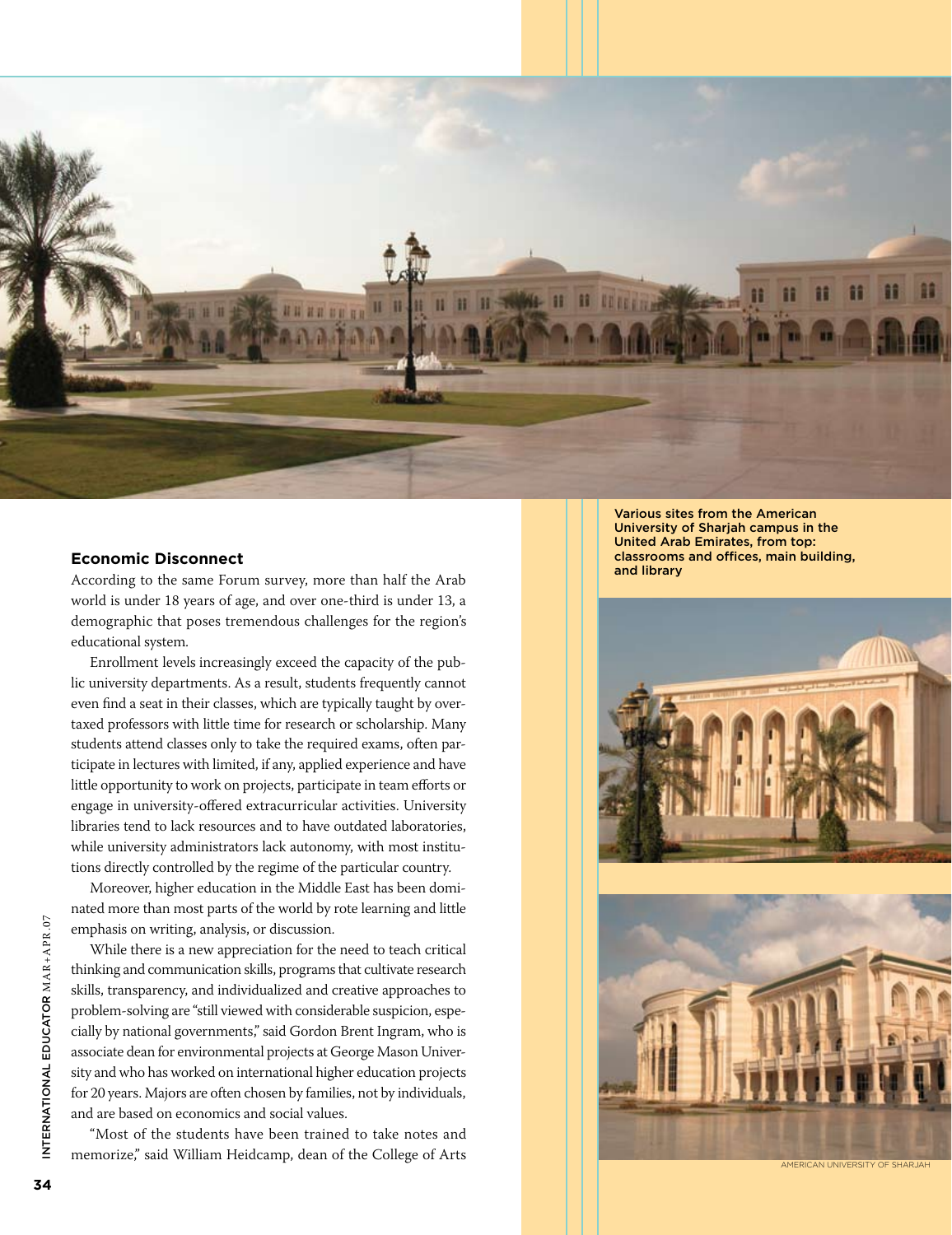### "The kids and teens in the Middle East are exactly the same as in the United States," said Mastafa Khattab, assistant head of Colorado College's College of Applied Human Sciences.

and Sciences at the American University of Sharjah in the United Arab Emirates. "They are very pragmatic and… are impatient with things like reading and writing. They see their task as getting the diploma that gets them the (job) that their family has planned for them. This can make it difficult in a more traditional liberal arts program such as the one I lead."

As such, students graduate with limited computer and other technology related experience, with little internship or service learning experience. A significant number of students also graduate lacking sufficient knowledge and skills in their field of study to secure a related job.

"This is a major competitiveness challenge for the (region) as it seeks higher economic growth and aggressively pursues policies to attract foreign investment and increase export levels," said Elizabeth B. Khalifa, regional director of the Middle East and North Africa Regional Office for the Center for Leadership Excellence at the Institute of International Education in Cairo. "In varying degrees, this trend exists across the region and is expressed by government and private sector stakeholders as an imperative area of reform."

Khattab further noted, "Building a relationship between the material being taught and the future is just not there. Some of the companies that work in the Middle East, they actually bring students from overseas, so they're not really taking advantage of students here. They hire those who understand multidisciplinary issues. Students in Egypt may be highly educated in their [area of] expertise, but they aren't trained as multidisciplinary graduates who can address the company's needs today."

To address unemployment in the region by better matching regional companies with the skilled workers they need, the Forum suggested that existing education programs be overhauled to incorporate private sector input and vocational training. It suggested benchmarks for achievement, peer-to-peer counseling initiatives and "second-chance" safety nets so that "every student has ample opportunity to learn and develop vocational skills." Finally, it recommended the encouragement of critical thinking and dissenting viewpoints, and suggested that Arab societies stop stifling creative and entrepreneurial impulses among young people.

Such changes are critical, Colorado State's Khattab said, if the region hopes to steer disillusioned youths away from nonproductive distractions, including religious extremism by which an entire culture has come to be defined.

"The kids and teens in the Middle East are exactly the same as in the United States," he said. "The only difference is that people there graduate from universities, find no jobs, no opportunity… and you end up with someone with extreme views that pulls you to his or her side."

#### **Egypt**

Khattab's native Egypt recorded an overall unemployment rate of 9.2 percent in 2001, with a youth unemployment rate of 25.8 percent. Unemployment is as high as 43.8 percent among young females.

During the elections of 2005, President Mubarak named unemployment as one of his major concerns in this presidency term, and he promised to create 4.5 million jobs for youth in six years. Public universities are under government administration, and public higher education is free for Egyptian students, who pay only nominal registration fees. There are 17 public universities. Almost all the public universities provide rented accommodations, although the majority of local students live in their parents' homes, in marked contrast to U.S. schools.

In 2004 the Egyptian government announced its plan to create new public universities by splitting multi-branch schools such as Cairo University and Tanta University, to allow the expansion of neglected smaller rural branches and to provide space for increasing numbers of students.

Before 1996 only two private foreign institutions were established—the American University in Cairo and the Arab Academy. New Egyptian private universities were established beginning in 1996. They are accredited by the Egyptian Supreme Council of Universities every three years, and by foreign educational bodies in the United States and Europe. There are currently 19 such universities, where tuition and fees range from \$1,000 to \$5,000 per semester.

But in a nation where the average income of 40 percent of the populace is about \$2 a day, private education is often not an option. As a result, Khattab worries about the inability of the nation's public education system to meet the enormous student demand.

"The culture in Egypt values higher education," he said. "They push everybody to receive a degree from the university. So you have a large number of students, but you don't have enough institutions that can absorb the students."

Moreover, he said, the quality of a public-university education is suffering as professors are lured away by higher paying jobs at private schools.

"You have now a competition between government-run higher education institutions and private institutions that hire the best qualified faculty," he said.

Several reforms are being studied, including canceling the free tuition rule for Egyptian students in public universities. In the meantime, there are efforts such as President Bush's Middle East Partnership Initiative (MEPI), an effort to support economic, political, and educational reforms in the Middle East and to expand opportunities for the region's people, especially women and youth.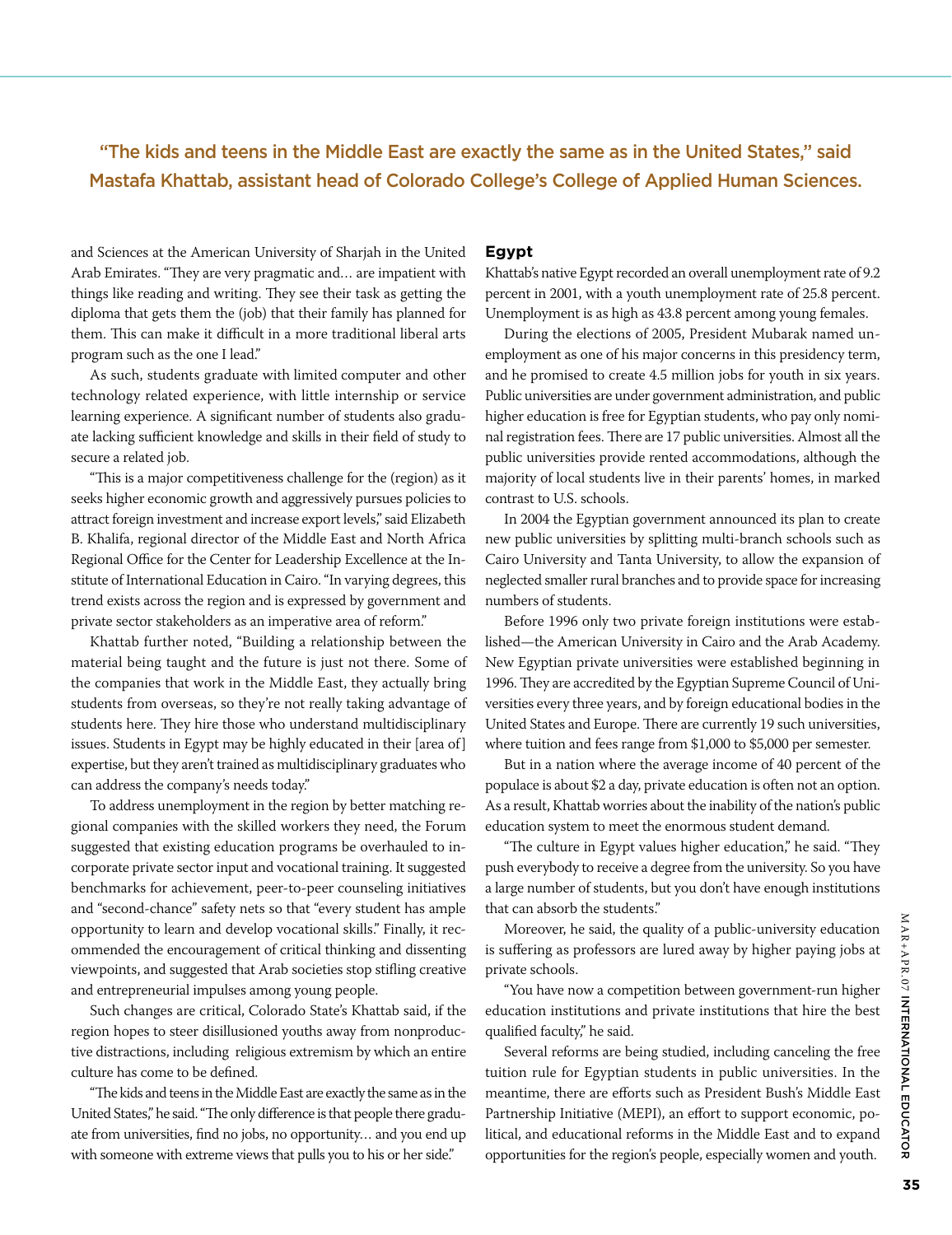Grants from the program fund partnerships between U.S. and Arab universities, with the goal of improving the quality of instruction, research and materials, and enhancing Arab universities' administration and management.

Khattab was principal investigator on such a collaboration between Colorado State and Helwan University to develop online courses integrating business administration and engineering education. This August, he will begin another collaboration with a \$320,000 university scholarship that brings Egyptian students to Colorado State to study for their master's in construction management. The students will serve as teaching assistants, work at a construction company, and hopefully return to Egypt with the sort of practical, multidisciplinary training sorely missing in their own nation.

A similar MEPI-funded effort is underway between Virginia Polytechnic Institute and State University and Egypt's Arab Academy for Science and Technology to build capacity in information and communication technology in computer-related courses.

The World Economic Forum has also launched the Egypt Education Initiative, whose first phase is designed to benefit 820,000 children in 2,000 schools and more than 300 colleges. The initiative, launched last May, is a public-private partnership that aims to improve education in Egypt through information and communication technologies.

Finally, the Center for Egyptian Business Entrepreneurship is being established within Egypt's Arab Academy of Science Technology and Maritime Transport. It aims to show Egyptian youth how to start their own businesses by using tutorials, case studies and guest speakers from local businesses. The first year of the project started last fall.

#### **Turkey**

A Muslim country of nearly 70 million, Turkey has experienced inflation shock and turmoil in its financial markets, making the nation vulnerable to an economic crisis that has translated into strapped funds for public universities struggling to accommodate immense demand for higher education.

The Turkish higher education system includes 68 state and 25 nonprofit private universities, with a total enrollment of 2.3 million students and almost 85,000 academic staff. About a third of students are in distance education programs. Female students account for 42 percent of the total enrollment in Turkish higher education. Women account for 39 percent of the academic staff and 27 percent of those at the full professor level, which is one of the highest percentages in the world.

The pressure on the Turkish higher education system is immense, as participation in primary and secondary education is constantly on the rise, and a steady movement of people from the country to the city translates into a steady number of young adults seeking a college degree. In 2005 1.9 million high school graduates applied for a place in higher education. Only 401,937 could be admitted to the two- and four-year full-time programs.

With enrollment in private universities only about 4.6 percent, state universities are expected to shoulder the responsibility of



educating the vast majority of young adults in Turkey. Yet public funding has its drawbacks in a nation now suffering under economic crisis: Teacher to student ratios are high, with the ratio of instructors holding doctorates to full-time bachelor's level students at 1:32, and the ratio of lecturing academic staff to these students at 1:81; public schools are constrained by state rules on how they can spend money; and nominal student tuition fees are spent mostly, not on education, but on subsidized meals, lodging, medical services, and extracurricular activities for students.

"The biggest challenge faced by students is at the entry level, where there is fierce competition for places in the more prestigious universities," said Kemal Gürüz, former president of the Turkish Council of Higher Education and a former fellow at the Weatherhead Center for International Affairs at Harvard University. "The admission system, which gives little credit to high school performance, has led to a phenomenal growth of private coaching and absenteeism in high schools. Students thus come to higher education having spent considerable sums for private coaching, yet mostly lacking the intellectual skills that are the pillars of world-class higher education."

The biggest challenges Turkish university administrators face include maintaining international-level teaching quality and research in the face of increasing student numbers and decreasing financial resources. The national research and development system has not fully evolved into a national innovation system that has the capacity to contribute to the competitiveness of the Turkish economy in the global knowledge economy.

Some are urging the government to give state universities more freedom in how they spend public money so they might better compete with private institutions, while advocating for more precise academic assessments that might help consumers better weigh the choices between public and private schools. Others believe educa-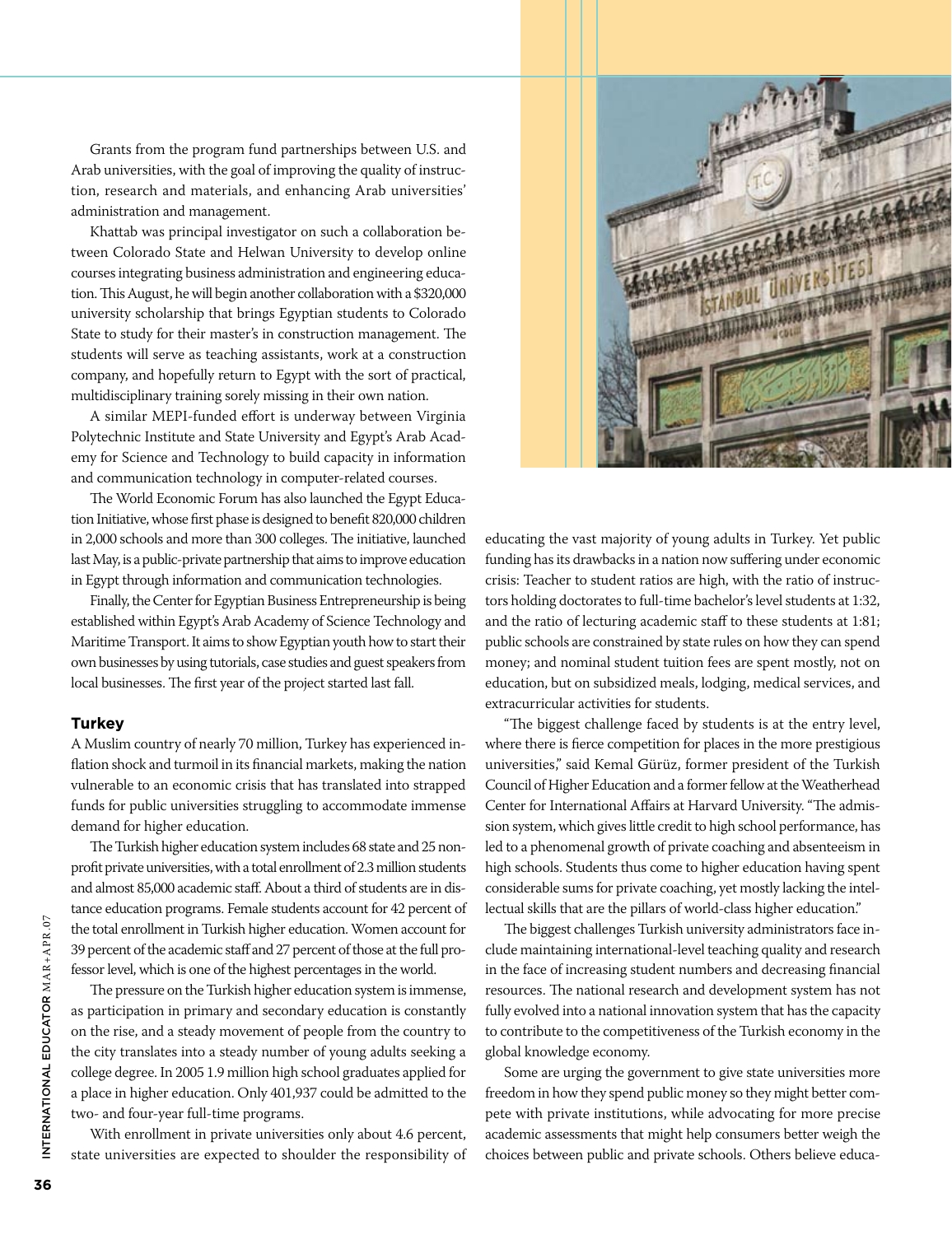# Jordan requires students graduating at the top of their class to apply to U.S. graduate schools, and to attend on university scholarships if accepted. There are now 800 Jordanian students studying abroad, the majority in the United States, the United Kingdom, or Australia, primarily in science, engineering, and medicine.

tional systems in Turkey must move toward a more "entrepreneurial" model, which could lead to higher tuition fees, a more international student body and greater resources for research and development.

"The Turkish Constitution explicitly bans for-profit higher education," notes Gürüz. "Yet, (American for-profit providers are) trying to enter the lucrative Turkish market by circumventing this requirement. This is causing resentment even in persons like myself, who are in principle not opposed to for-profit higher education, and are advocates of American higher education."

#### **Jordan**

The Hashemite Kingdom of Jordan is a nation with nearly 5 million people, one in 10 of them illiterate and nearly one of every eight living below the national poverty level.

The country's community colleges offer two- or three-year programs in areas that tend toward practical fields such as education, computer studies, pharmacology, hotel management, interior design, social work, and nursing.

The Al-Balqa Applied University supervises about 45 community colleges. There are 23 universities in Jordan, 10 of them public and 13 of them private, and another three private university colleges.

The nation requires students graduating at the top of their class



Middle East Tech University

to apply to U.S. graduate schools, and to attend on university scholarships if accepted. There are now 800 Jordanian students studying abroad, the majority in the United States, the United Kingdom, or Australia, primarily in science, engineering, and medicine.

Private institutions began taking root in the 1990s in part to accommodate the increasing demand for higher education—a demand public universities are not able to meet thanks to limited financing. There are now 200,000 students in Jordan's higher education system, with the vast majority in public university programs and some 60,000 in private schools.

Perhaps the greatest fallout from this enrollment demand has been a degradation of education quality, with crowded classrooms, high fees for evening programs, a dearth of research being conducted by faculty and a saturation in the sociology, psychology, history and philosophy disciplines, with students in these studies unable to land jobs after graduation, according to Khaled Toukan, minister of education for the Hashemite Kingdom of Jordan.

The influx of international universities has helped somewhat, as has a new emphasis on computer skills, with education authorities aiming to make Jordan an IT hub for the Middle East. While private institutions have helped accommodate the increasing demand, they are also profit-making ventures that the government eyes with some suspicion. As a result, the government of Jordan is requiring strict accreditation, quality assurance rules and more testing and evaluation in such establishments.

"The overall approach to education in Jordan is to transform programs and practices for teaching and learning supported by reform of the management of the general education system to produce graduates with the skills necessary to be successful in a knowledgebased economy," said Toukan.

The nation is collaborating with the Educational Testing Service (ETS) in the United States, adopting the latter's measurement field tests and subjecting students to these tests in the areas of computer science, computer engineering, physics, chemistry, biology, mathematics, pharmacy, and business.

In addition, the Jordan Ministry of Education last year launched the National Education Strategy, a \$500 million program that aims to train young Jordanians from their early school years with the knowledge and skills necessary for competing in the global economy. And this past September, the government passed a law collecting one percent of the profits of public and private shareholding companies and channeling the money into a fund to stimulate higher education research and development.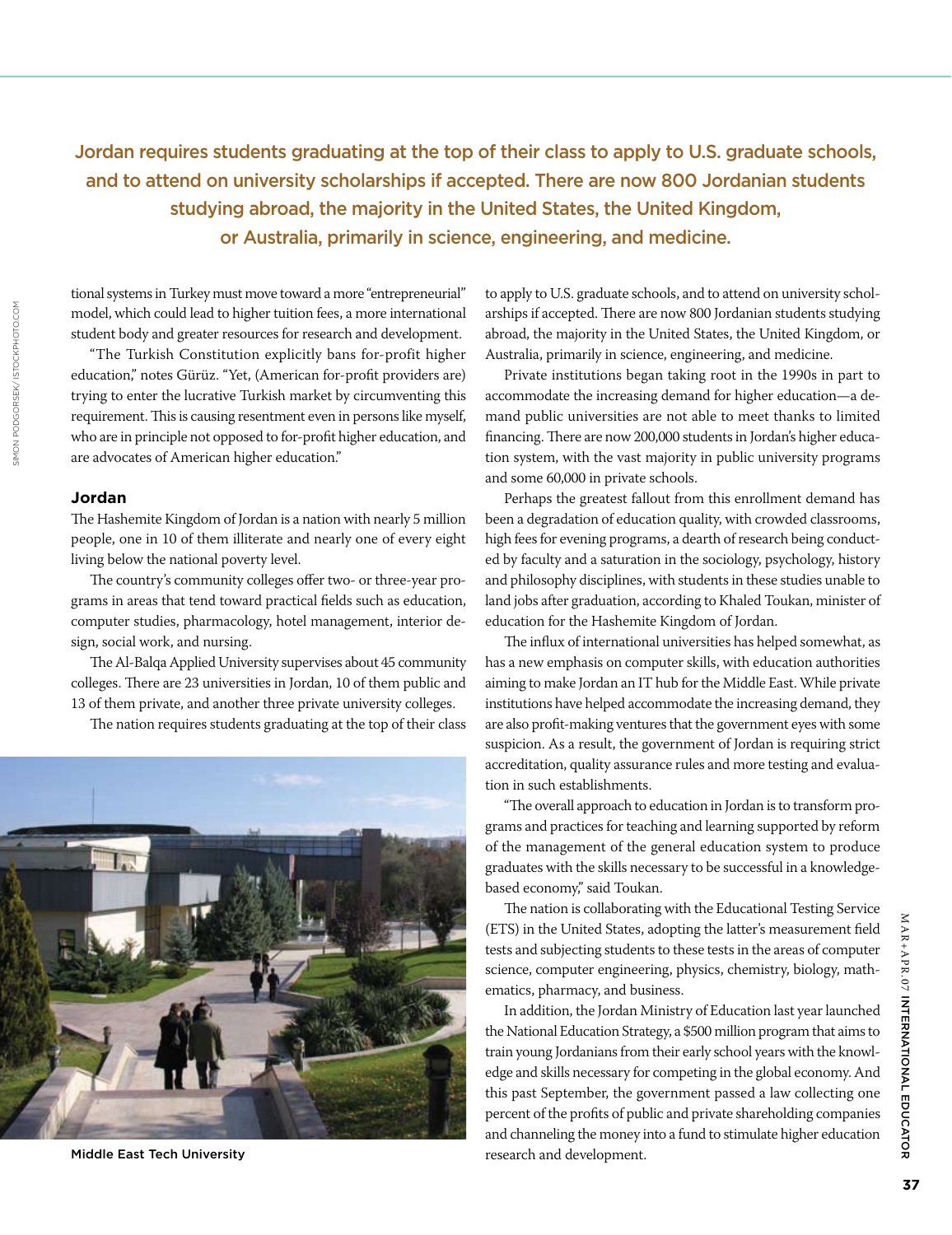# Not participating in the knowledge revolution presents a risk to the region for being further marginalized. As the knowledge gap between developed and developing economies widens, the potential for successfully competing in the global economy shrinks."

#### **Rankings**

Research from the World Economic Forum published last October ranked 125 countries according to how well their education systems prepared residents for the new economy. Using a scale of one to seven, with one meaning the country does not meet the needs of a competitive economy and seven meaning it does, the Forum found that Jordan ranked 44 with a score of 4.0; Turkey ranked 43 with a score of 3.2; and Egypt ranked 104 with a score of 2.7. By comparison, the United States ranked No. 15 with a score of 5.0, with Finland and Singapore vying for the No. 1 spot with scores of 6.0.

When considering the quality of math and science education, the forum found that Jordan and Turkey ranked 56 and 57, respectively, with scores of 4.3; while Egypt ranked 93 with a score of 3.2.

"At least some attention needs to be paid to removing the barriers that insulate the region from globalization, so that the incentive structure for educational attainments to have their greatest effect on economic and social development is in place," said World Bank official Mustapha Nabli at a 2002 "Conference on Higher Education in the Middle East and North Africa." "Not participating in the knowledge revolution presents a risk to the region for being further marginalized. As the knowledge gap between developed and developing economies widens, the potential for successfully competing in the global economy shrinks."

#### **Religious Influence**

Some suggest that a strong religious component to higher education may be preventing the globalization necessary to help translate education into a more competitive economy, with national leaders fearing that globalization could lead to cultural dissolution and the rejection of long-held values.

Most universities in the Middle East have a long history of either extreme state-control or considerable censorship that can limit the types of texts that instructors make available to students. Moreover, state governments can sometimes stop courses and degree programs that they do not approve—without much explanation.

In one country, for example, "Islamic Ideology" is a compulsory course every semester in every institution. Other schools are under the direct control or indirect influence of Islamists, who are not necessarily violent but nevertheless still incompatible with academic values "in the sense we understand them," said Gürüz.

The situation is exacerbated in Turkey by the first Islamist government in the country's history, which makes no secret of "allowing graduates of religious secondary schools access to all programs at the tertiary level, in particular law, public administration, and teacher training programs," said Gürüz, who believes education can serve humanity and contribute to civilization only when it is provided in a completely secular atmosphere.

"The religious schools… have evolved into a religious secondary stream existing in tandem with the secular one, threatening the basic tenet of the Republic," he said. "The Islamist party in power is promising an archaic concept of university autonomy based on elected rectors and deans as a carrot to lure the academics, and free access to all types of programs at the tertiary level regardless of the program followed at the secondary level to consolidate the support of its electoral base."

#### **Women**

Perhaps nowhere are the influences of religion and culture more evident than in what happens with the region's highly educated women.

A 2004 report by the World Bank—"Gender and Development in the Middle East and North Africa: Women in the Public Sphere—states that for the past decade, the region's governments have spent an average of 5.3 percent of their GDP on education, the highest allocation in the world. This investment has closed the gender gap—at least in education—with women outnumbering men in higher education institutions in several countries.

Despite this increase, the female labor force participation in the region for the year 2000 stood at 32 percent, the lowest in the world. In Egypt, no more than 23 percent of female university graduates are employed.

Experts believe much of this disconnect stems from religious and cultural norms, including the family's ambivalence about a woman's ability to combine work and family responsibilities; the tendency for female graduates to gravitate toward civil-service jobs now in high demand but diminishing; and a code of modesty that calls for the segregation of men and women, even in the workplace.

During a visit to Egypt last November, Colorado State University's Khattab met with several women studying construction management.

"Construction, even in the United States, is still a male-dominated industry," he said. "It's very difficult for a female graduating in this major, in these countries, to go to a construction site and direct a crew of mostly males."

Moreover, a growing number of young Muslim women around the world—many of them well-educated professionals—are adopting Islamic dress, covering their hair and wearing loose-fitting, modest clothing. In secularist nations such as Turkey, this has led